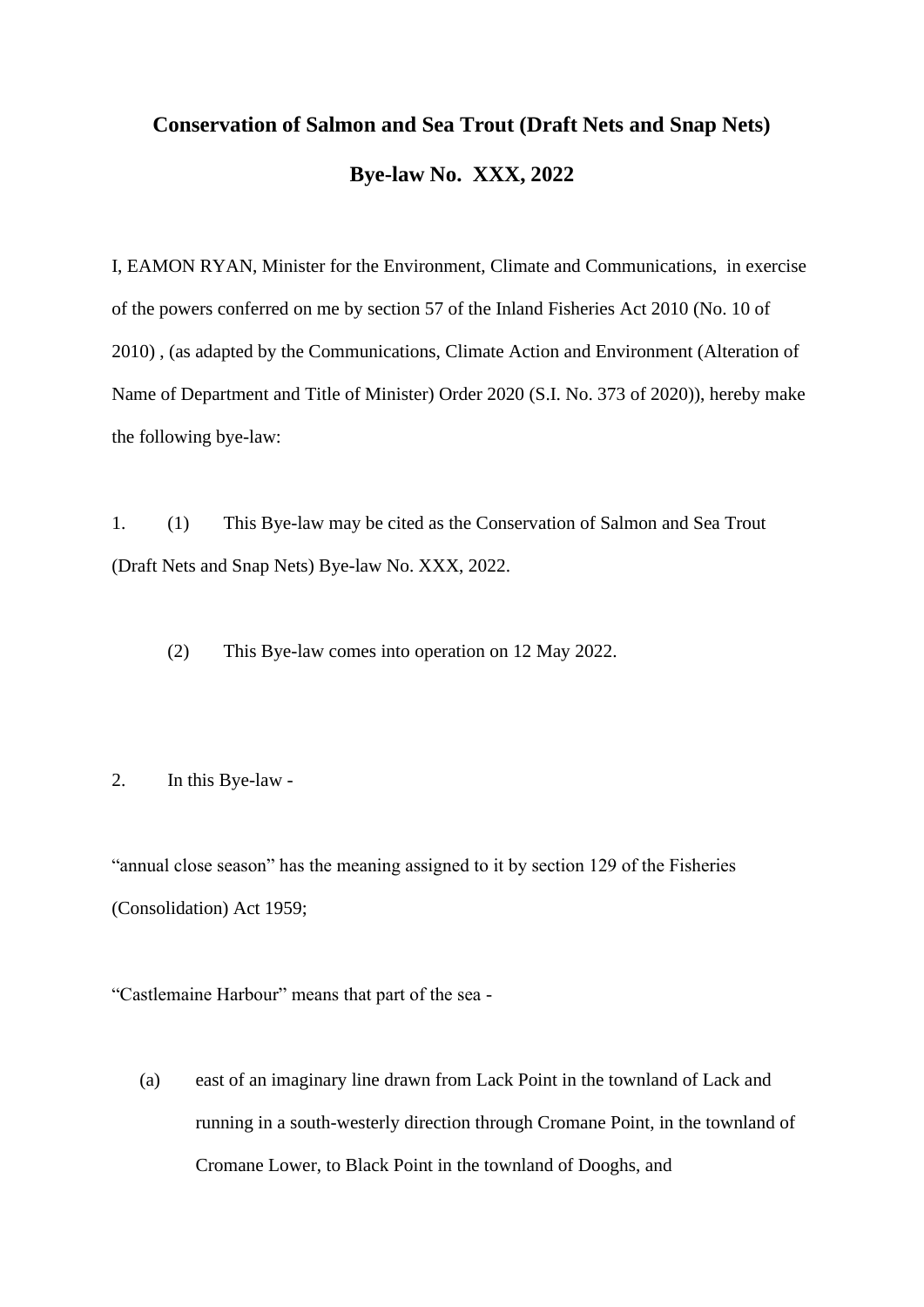(b) west or seaward of the defined mouth of the River Laune defined as an imaginary straight line drawn in a southerly direction from Pointantirrig, in the townland of Callanafersy West, to a point in the townland of Reen and that part west or seaward of the defined mouth of the River Maine defined as an imaginary straight line drawn in a north-easterly direction from Rosculien Point, in the townland of Callanafersy West, to Laghtacallow Point in the townland of Laghtacallow,

all in the county of Kerry, as defined by the Definition No. D. 25 made on 3 March 1865 by the Special Commissioners appointed under the Salmon Fishery (Ireland) Act 1863, in the No. 7 or Kerry District;

"Cork Harbour" means that part of the sea contained within a straight line drawn in the direction of Kilcolta Church from the Lighthouse at Roche's Point on the east to the mainland on the west as defined and marked out on 8 February 1864 by the Special Commissioners for Irish Fisheries appointed and acting under the Salmon Fishery (Ireland) Act 1863, in the No. 5 or Cork District;

"draft net" has the meaning assigned to it by the Fisheries (Consolidation) Act 1959;

"Blackwater (Munster) including Glenshelane and Finnisk" means:

(a) Any portion of the Blackwater (Munster) River north of an imaginary line drawn from the north bank of the mouth of the Bride River, at mean high water mark, in the townland of Camphire, Lismore, Co. Waterford, across the Munster Blackwater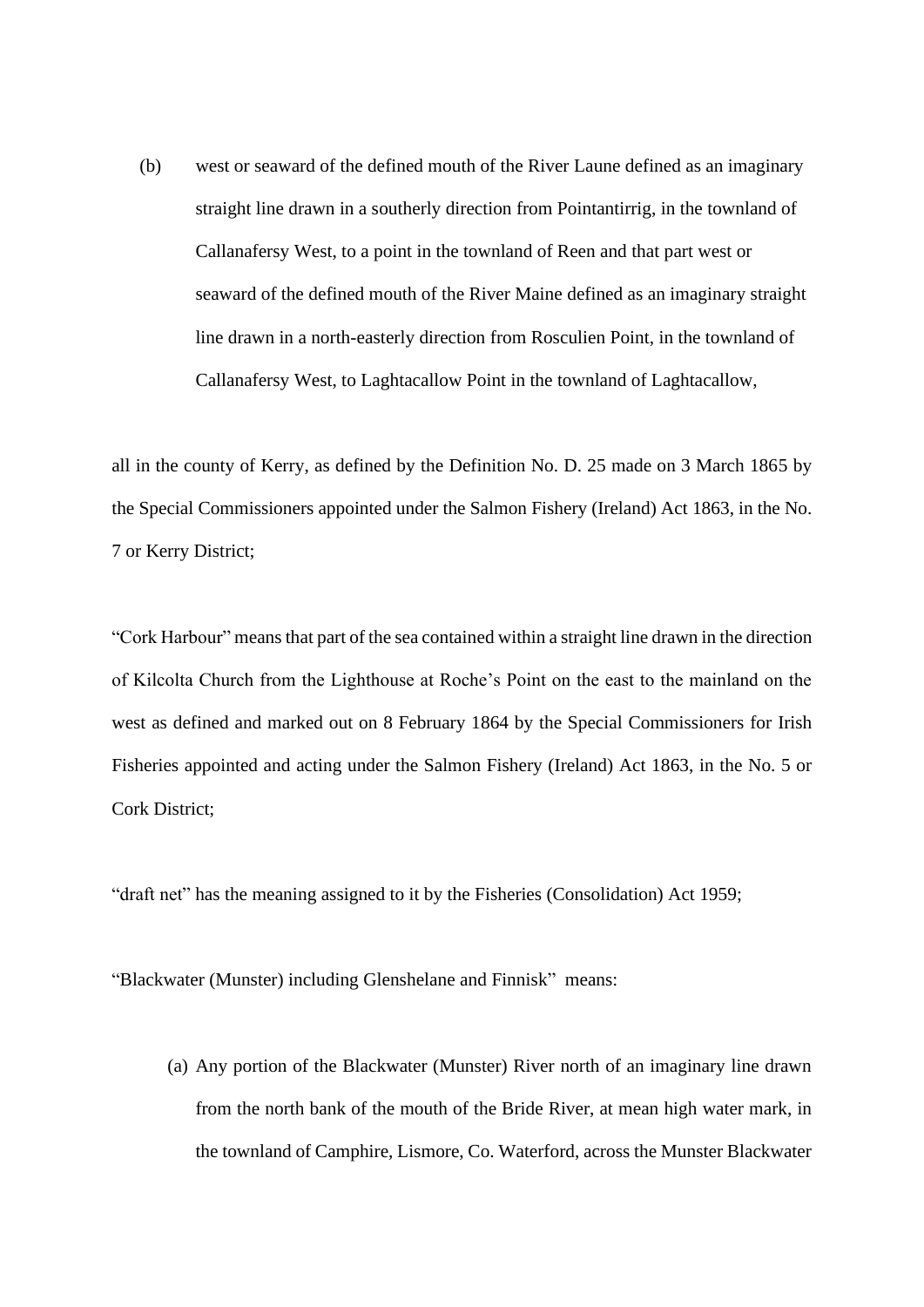River in an easterly direction to a point on the riverbank in the townland of Dromore, Aglish, Cappoquin, Co. Waterford and;

(b) upstream to the uppermost tidal limit of the Munster Blackwater, which is a straight line drawn due North across the river at the townland boundary between the townlands of Ballynelligan Glebe on the West, and Ballyea West on the East, all in the parish of Lismore and Moycollop;

"monofilament" means a single filament of synthetic material having a diameter equal to or greater than 0.1 millimetres and which is strong enough to function alone as a yarn for the construction of nets without having to undergo any further processing;

"multistrand monofilament" means a filament of synthetic material, comprised of two or more monofilaments twisted together, where any single filament has a diameter equal to or greater than 0.1 millimetres;

"salmon" means fish of the species *Salmo salar* (Atlantic salmon);

"sea trout" means fish of the migratory form of *Salmo trutta,* but does not include a sea trout which is 40 centimetres or less in length measured in a straight line from the tip of the snout to the fork of the tail;

"snap net" includes a single wall of netting attached to a head rope and a weighted ground rope, designed to suspend between two boats and into which the catch is drawn, for the purpose of taking or fishing, or attempting to take or to fish, for salmon or sea trout;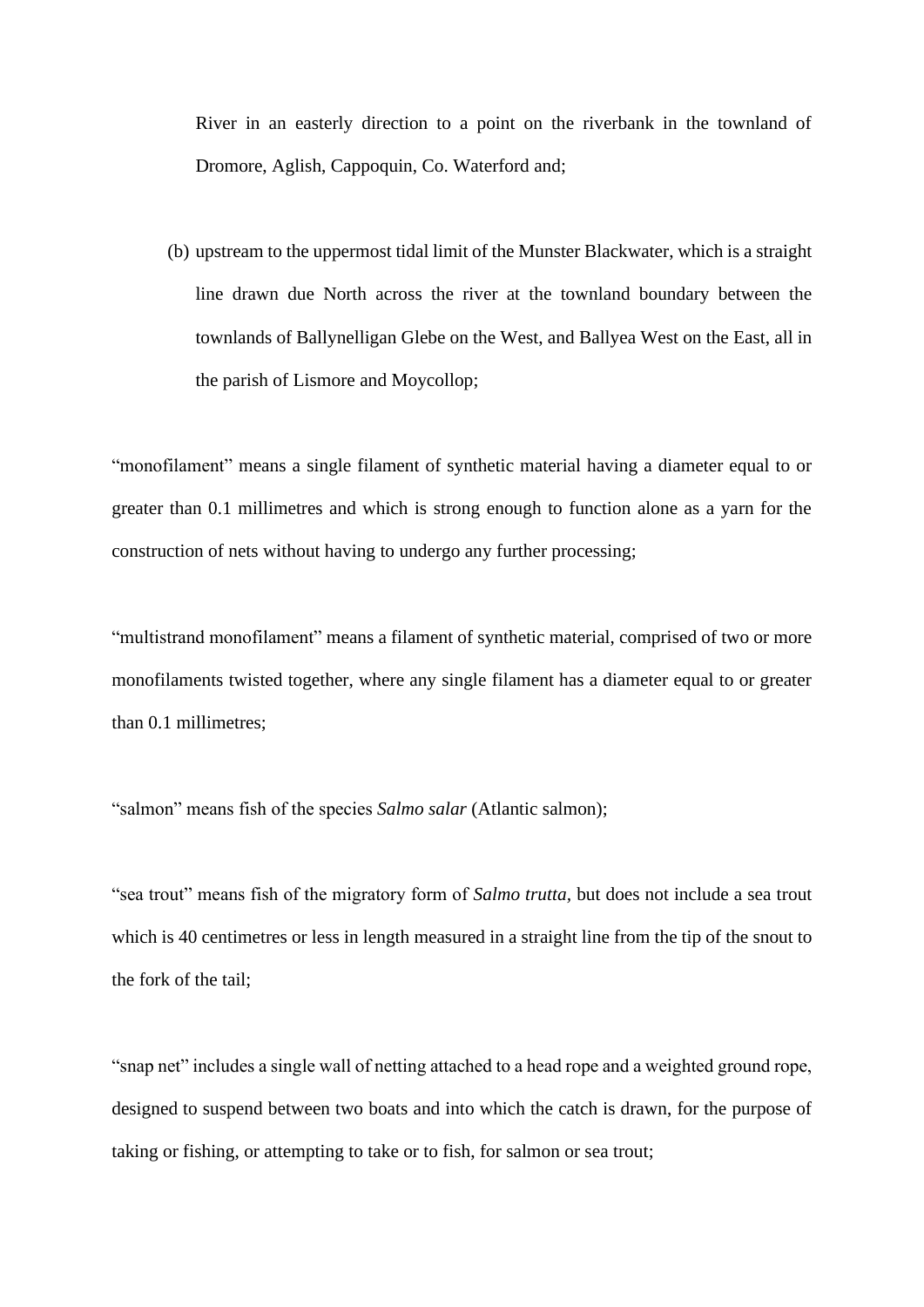"weekly close time" has the meaning assigned to it by section 139 of the Fisheries (Consolidation) Act 1959.

3. Subject to this Bye-law and notwithstanding anything contained in any bye-law fixing the annual close season for salmon or sea trout in any locality, it is prohibited to take or to fish, or to attempt to take or to fish, for salmon or sea trout with a draft net or a snap net or to aid or assist in such taking, fishing, or attempting, in any fishery district, other than -

- (a) with a snap net, in the waters of the river specified in column (2) of Part 1 of the Schedule opposite the fishery district specified in column (1) of that Part, during the period commencing on the opening day specified in column (3) and ending on the closing day specified in column (4) opposite that entry in column (1) of that Part, or
- (b) with a draft net, in the waters of the river specified in column (2) of Part 2 of the Schedule, opposite the fishery district specified in column (1) of that Part, during the period commencing on the opening day specified in column (3) and ending on the closing day specified in column (4) opposite that entry in column (1) of that Part.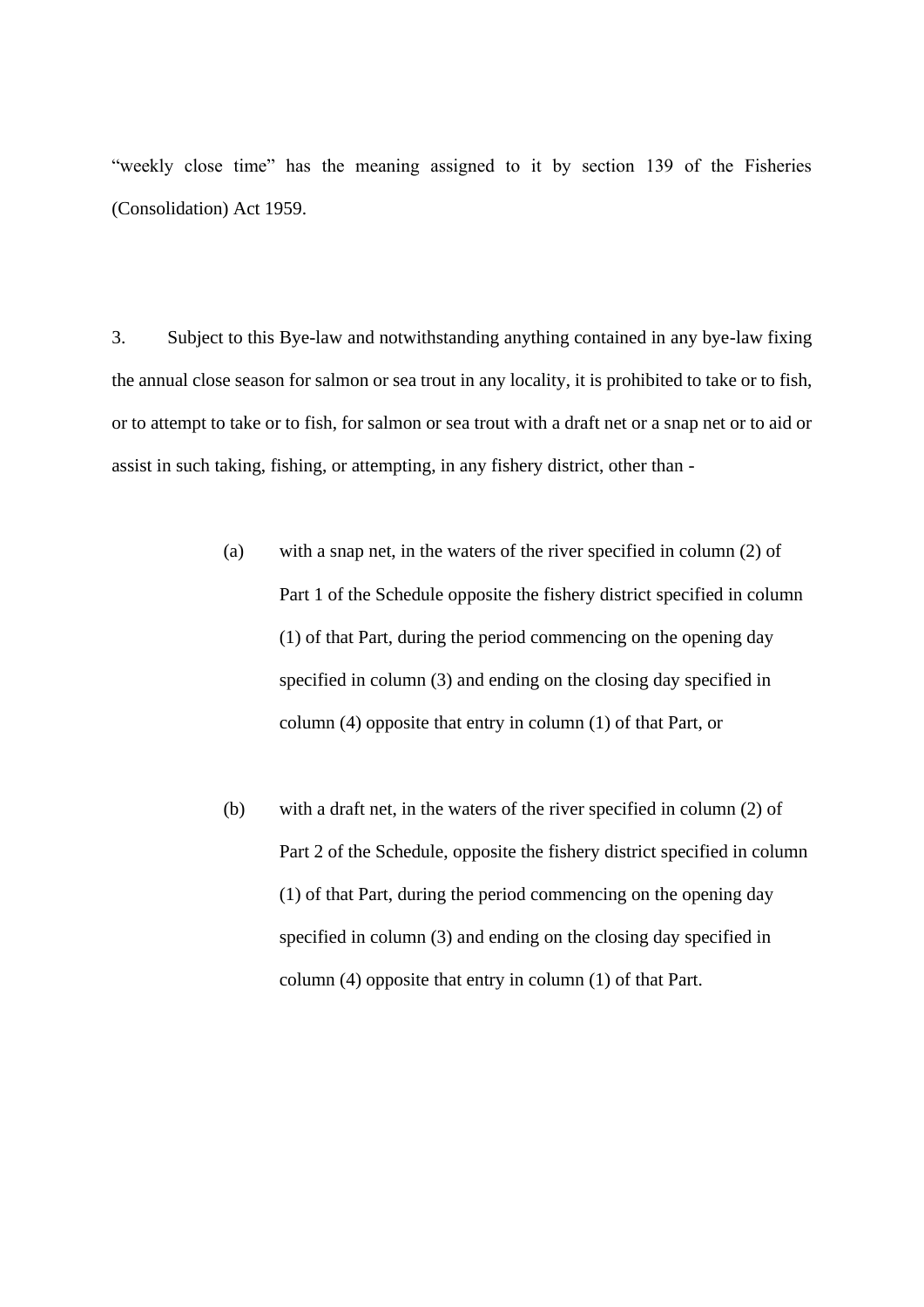4. Notwithstanding anything contained in any bye-law varying the weekly close time, it is prohibited to take or to fish, or to attempt to take or to fish, for salmon or sea trout**,** or to aid or assist in such taking, fishing or attempting in any fishery district -

- (a) with a snap net, during the period commencing at 6 a.m. on any Saturday and ending at 6 a.m. on the following Monday in the waters of the river specified in column (2) of Part 1 of the Schedule, opposite the fishery district specified in column (1) of that Part, or
- (b) with a draft net, during the period
	- (i) other than during the month of July, commencing at 6 a.m. on any Saturday and ending at 6 a.m. on the following Tuesday, and
	- (ii) during the month of July, commencing at 6 a.m. on any Saturday and ending at 6 a.m. on the following Monday,

in the waters of a river specified in column (2) of Part 2 of the Schedule, opposite the fishery district specified in column (1) of that Part.

5. Notwithstanding the prohibition contained in the South Western Fisheries Region (No. 7 or Kerry District) Conservation of Salmon and Sea Trout Bye-Law No. 844, 2008 or anything contained in any bye-law fixing the annual close season, a person may take or fish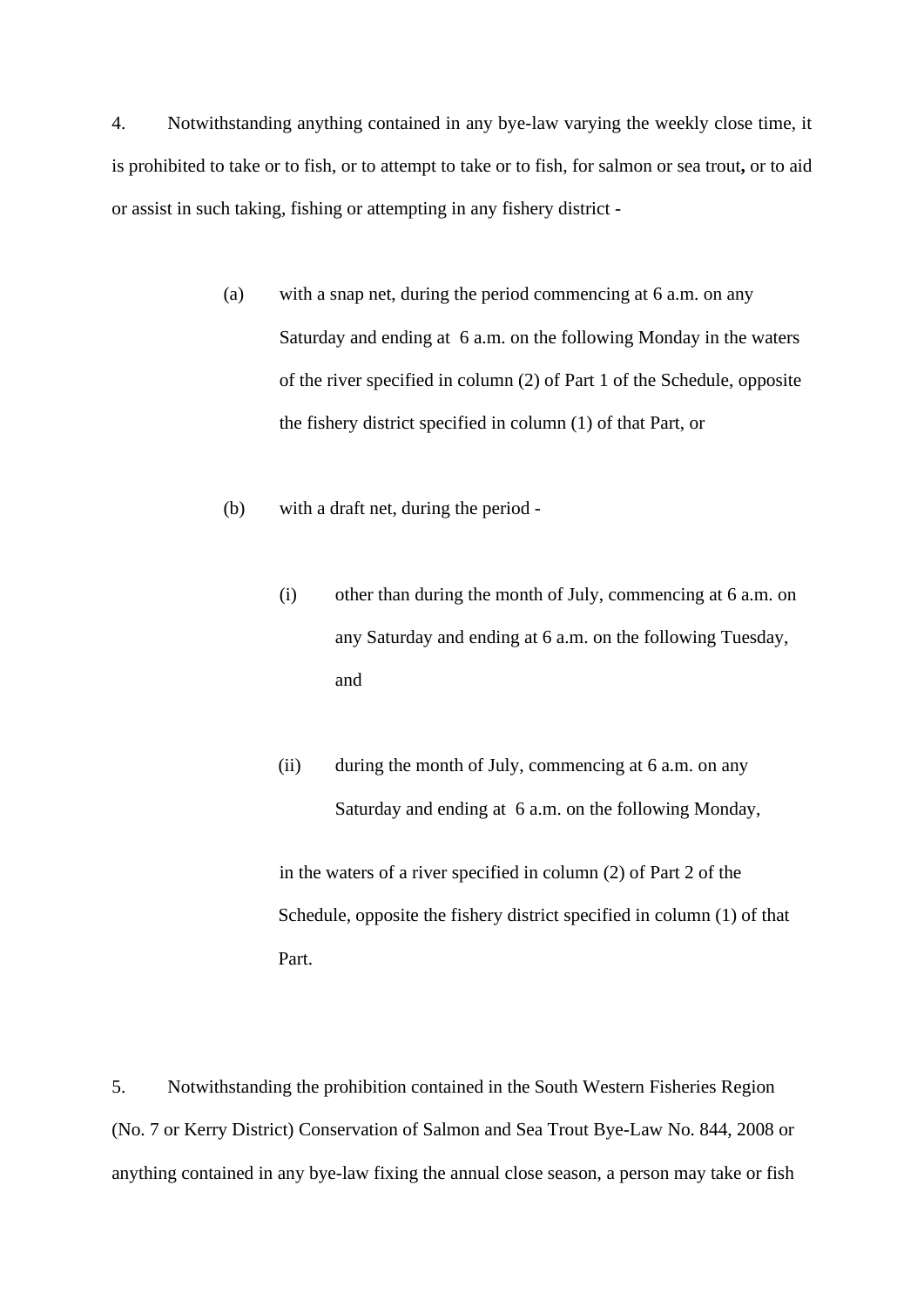for salmon or sea trout with a draft net in Castlemaine Harbour during the period commencing on 12 May 2022 and ending on 31 July 2022.

6. A person shall not, during a period specified in Article 3 or 4 as applying to a draft net or snap net, in a fishery district where fishing is prohibited during the period so specified in Article 3 or 4, have in his or her possession a draft net or a snap net on board any boat, in or on any vehicle or near the banks of a river or the shore of its estuary, which is capable of being used for the taking or fishing, or attempting to take or to fish, for salmon or sea trout.

7. (1) Subject to paragraph (3), and notwithstanding anything contained in any byelaw regulating the net to be used in taking or fishing for salmon or sea trout, a person shall not use, or to attempt to use a draft net or a snap net made wholly or partly of monofilament or multistrand monofilament in taking or fishing for salmon or sea trout in any waters in any fishery district.

(2) Subject to paragraph (3), a person shall not have in his or her possession a draft net or a snap net made wholly or partly of monofilament or multistrand monofilament which is -

> (a) mounted or otherwise prepared for use in taking or fishing for salmon or sea trout on board any boat, or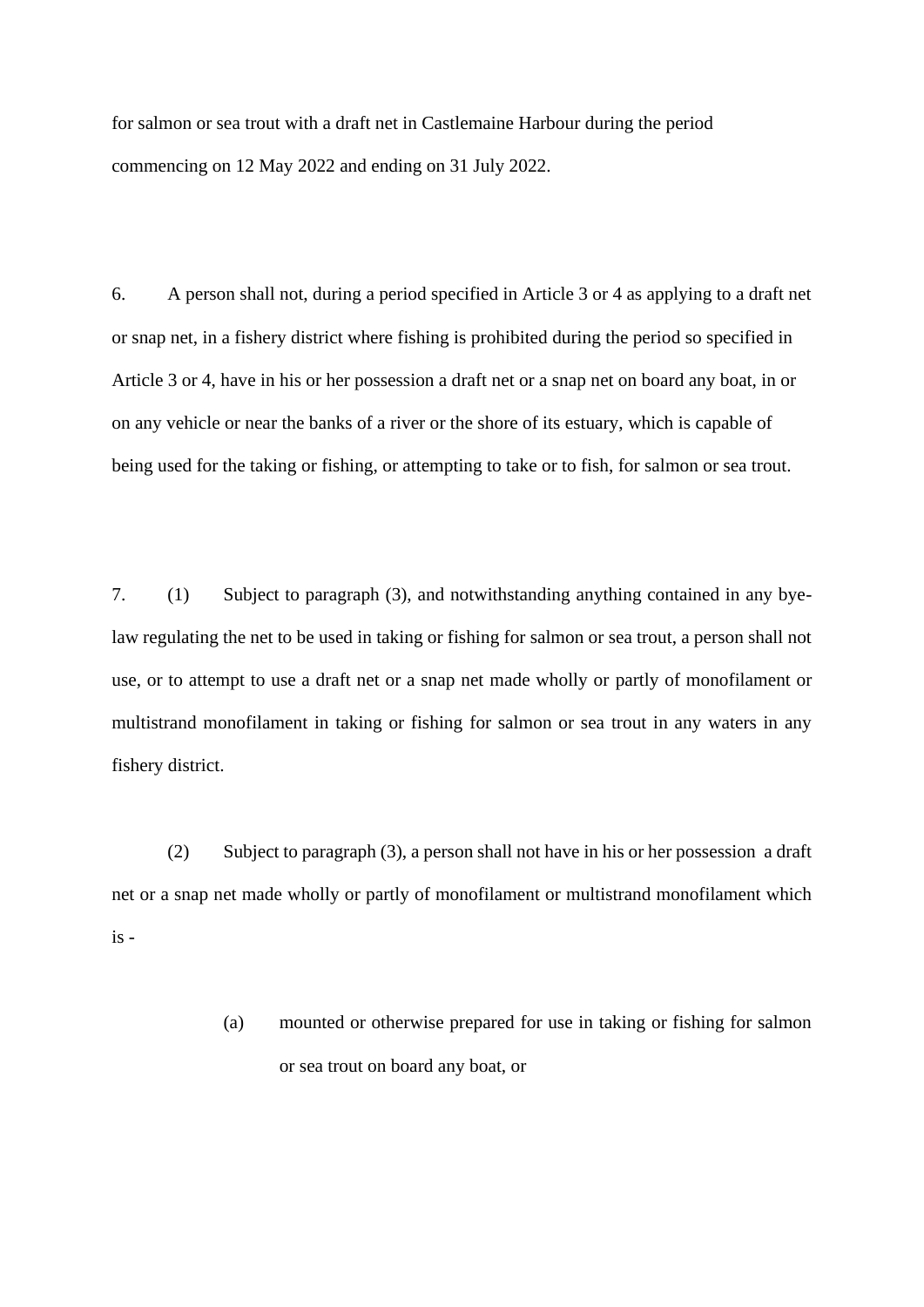- (b) capable of being used for taking or fishing for, or attempting to take or fish for, salmon or sea trout on any quay on or adjacent to, or on or near any bank of, any waters in any fishery district.
- (3) Paragraphs (1) and (2) shall not apply
	- (a) in respect of a draft net, in any waters of the fishery district of Cork Harbour or Castlemaine Harbour, and
	- (b) in respect of a snap net, in any waters of the fishery district of the River Blackwater (Munster) including Glenshelane and Finnisk in the No. 4 or Lismore District.

8. The Conservation of Salmon and Sea Trout (Draft Nets and Snap Nets) Bye-law No. 988, 2021 is revoked.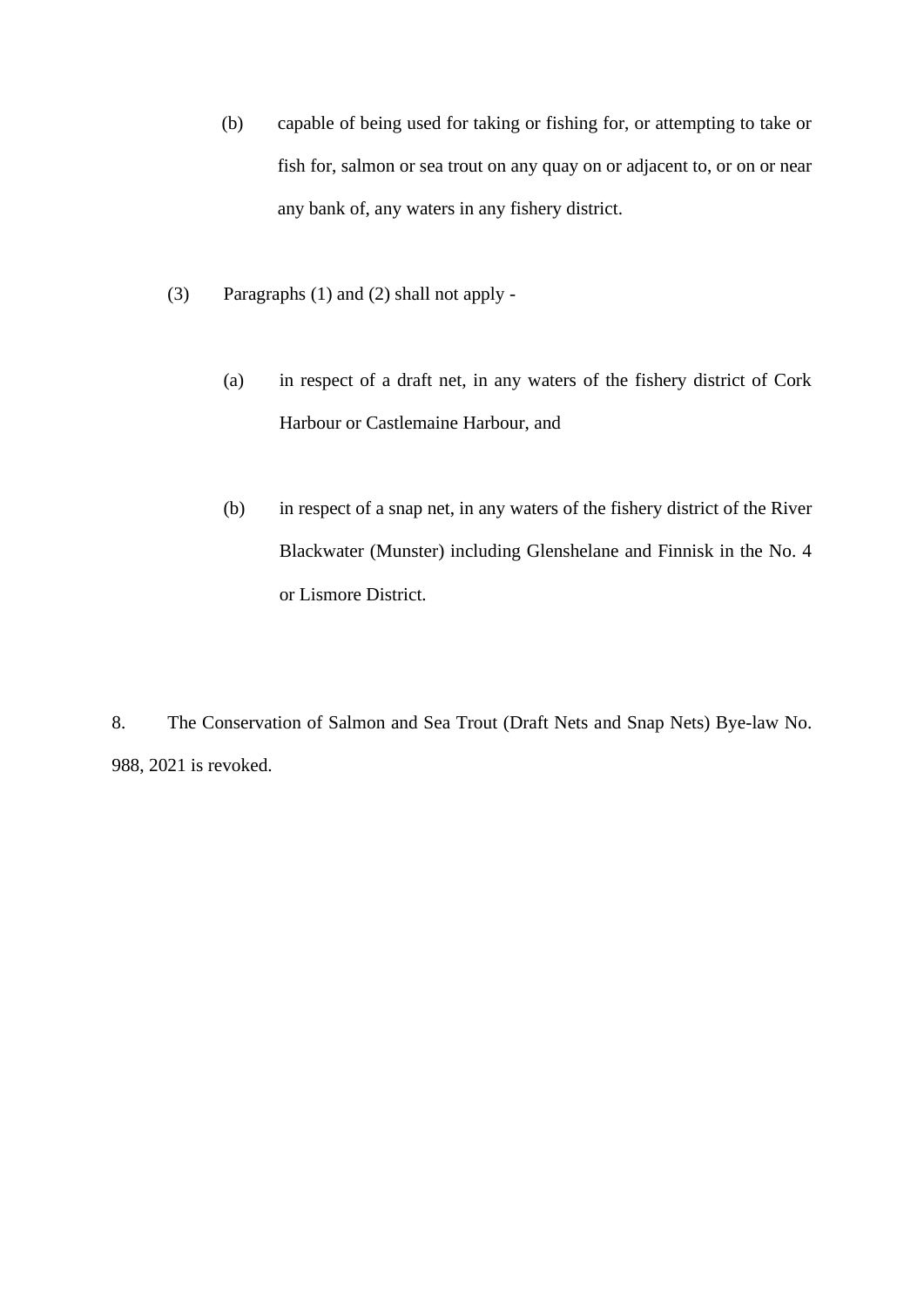## **SCHEDULE** RIVERS

Articles 3, 4, 5 and 6

| $1$ and $0.000$ $\sigma$ , $\sigma$ and $\sigma$<br>Part 1 - Snap Net |                                                                     |                       |                       |  |  |
|-----------------------------------------------------------------------|---------------------------------------------------------------------|-----------------------|-----------------------|--|--|
| <b>Fishery district</b>                                               | <b>River</b>                                                        | <b>Opening</b><br>day | <b>Closing</b><br>day |  |  |
|                                                                       | (2)                                                                 | (3)                   | (4)                   |  |  |
| No. 4 or Lismore District                                             | <b>Blackwater</b> (Munster)<br>including Glenshelane and<br>Finnisk | 12 May                | 31 July               |  |  |

## **Part 2 - Draft Net**

| <b>Fishery district</b>   | <b>River</b>                                                     | Opening    | <b>Closing</b> |
|---------------------------|------------------------------------------------------------------|------------|----------------|
| (1)                       | (2)                                                              | day<br>(3) | day<br>(4)     |
| No. 4 or Lismore District | <b>Blackwater (Munster)</b><br>including Glenshelane and Finnisk | 12 May     | 31 July        |
|                           | Lower Lee                                                        |            | 31 July        |
|                           | Bandon                                                           |            |                |
|                           | <b>Ilen</b>                                                      |            |                |
| No. 5 or Cork District    | Mealagh                                                          | 12 May     |                |
|                           | Glengarriff                                                      |            |                |
|                           | Coomhola                                                         |            |                |
|                           | Owvane                                                           |            |                |
|                           |                                                                  |            |                |
|                           | Roughty                                                          | 12 May     | 31 July        |
| No. 7 or Kerry District   | Croanshagh                                                       |            |                |
|                           | Sneem                                                            |            |                |
|                           | Ferta                                                            |            |                |
|                           | Waterville                                                       |            |                |
|                           | Caragh                                                           |            |                |
|                           | Laune (including Cottoners)                                      |            |                |
|                           | Owenmore R.                                                      |            |                |
|                           | Maine                                                            |            |                |
|                           | Sheen                                                            |            |                |
|                           |                                                                  |            |                |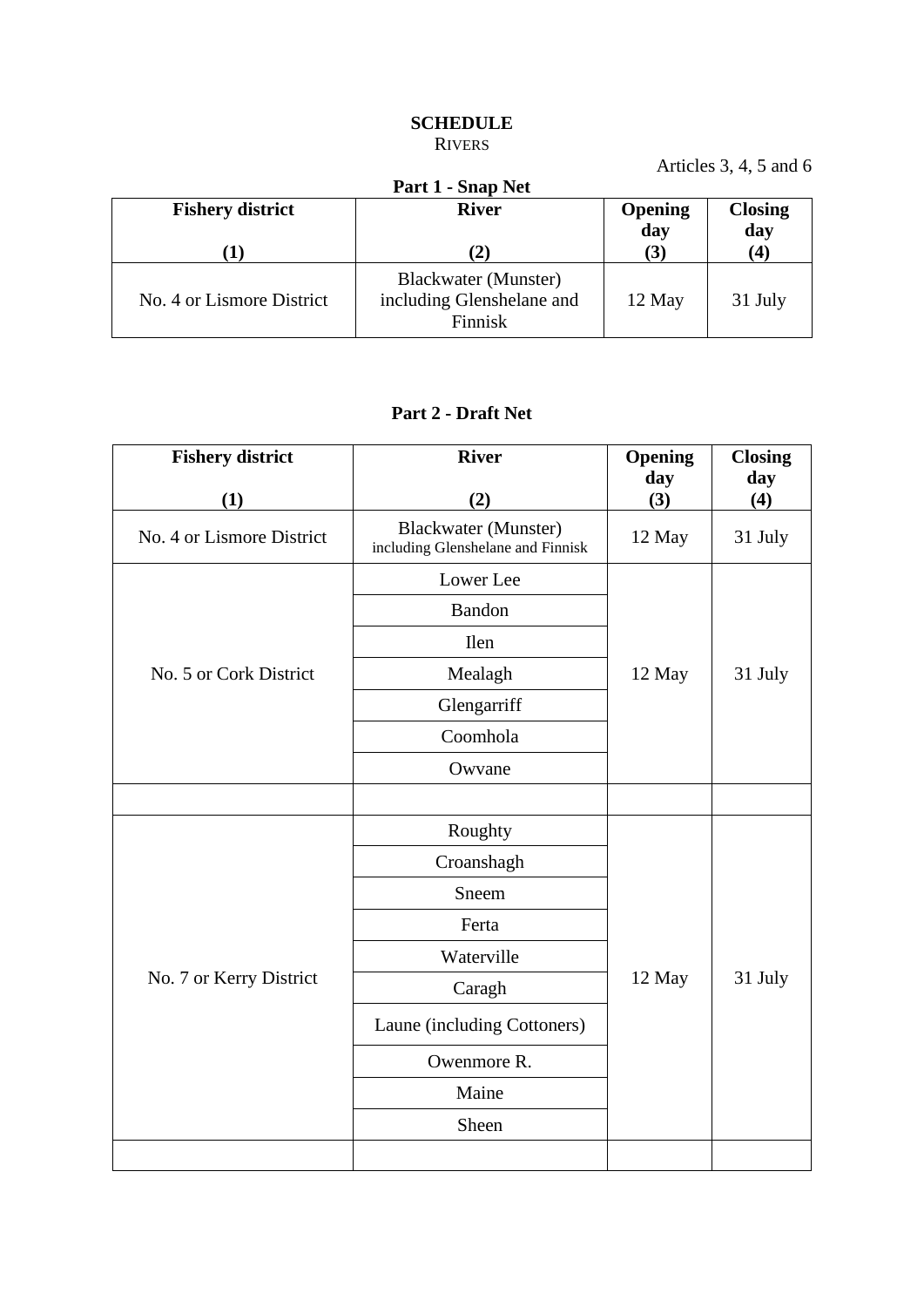| No. $10^{(2)}$ or Bangor District                | Owenmore                       | 12 May | 31 July |
|--------------------------------------------------|--------------------------------|--------|---------|
|                                                  | Owenduff                       |        |         |
|                                                  | <b>Common Estuary Owenmore</b> |        |         |
|                                                  | Glenamoy                       |        |         |
|                                                  | Newport R.                     |        |         |
| No. 12 or Sligo District                         | Ballysadare                    | 12 May | 31 July |
| No. 10 <sup>(1)</sup> or Ballinakill<br>District | Erriff                         | 12 May | 31 July |
|                                                  | Bundorragha                    |        |         |
|                                                  | Common Embayment Killary       |        |         |
|                                                  | Owenglin                       |        |         |
|                                                  | Dawros                         |        |         |
|                                                  | Culfin                         |        |         |
| No. $14^{(1)}$ or Letterkenny<br>District        | Owenea/Owentocker              | 1 July | 21 July |
| No. $14^{(1)}$ or Letterkenny<br><b>District</b> | Gweebarra                      | 12 May | 31 July |
|                                                  |                                |        |         |
|                                                  |                                |        |         |
|                                                  | Crana                          |        |         |
|                                                  | Tullaghobegley                 |        |         |
|                                                  |                                |        |         |
| No. 7 or Kerry District                          | <b>Castlemaine Harbour</b>     | 12 May | 31 July |

GIVEN under my hand,

 $\frac{1}{2022}$ .

 $\overline{\phantom{a}}$  , we can also the contract of  $\overline{\phantom{a}}$ 

Minister for the Environment,

Climate and Communications.